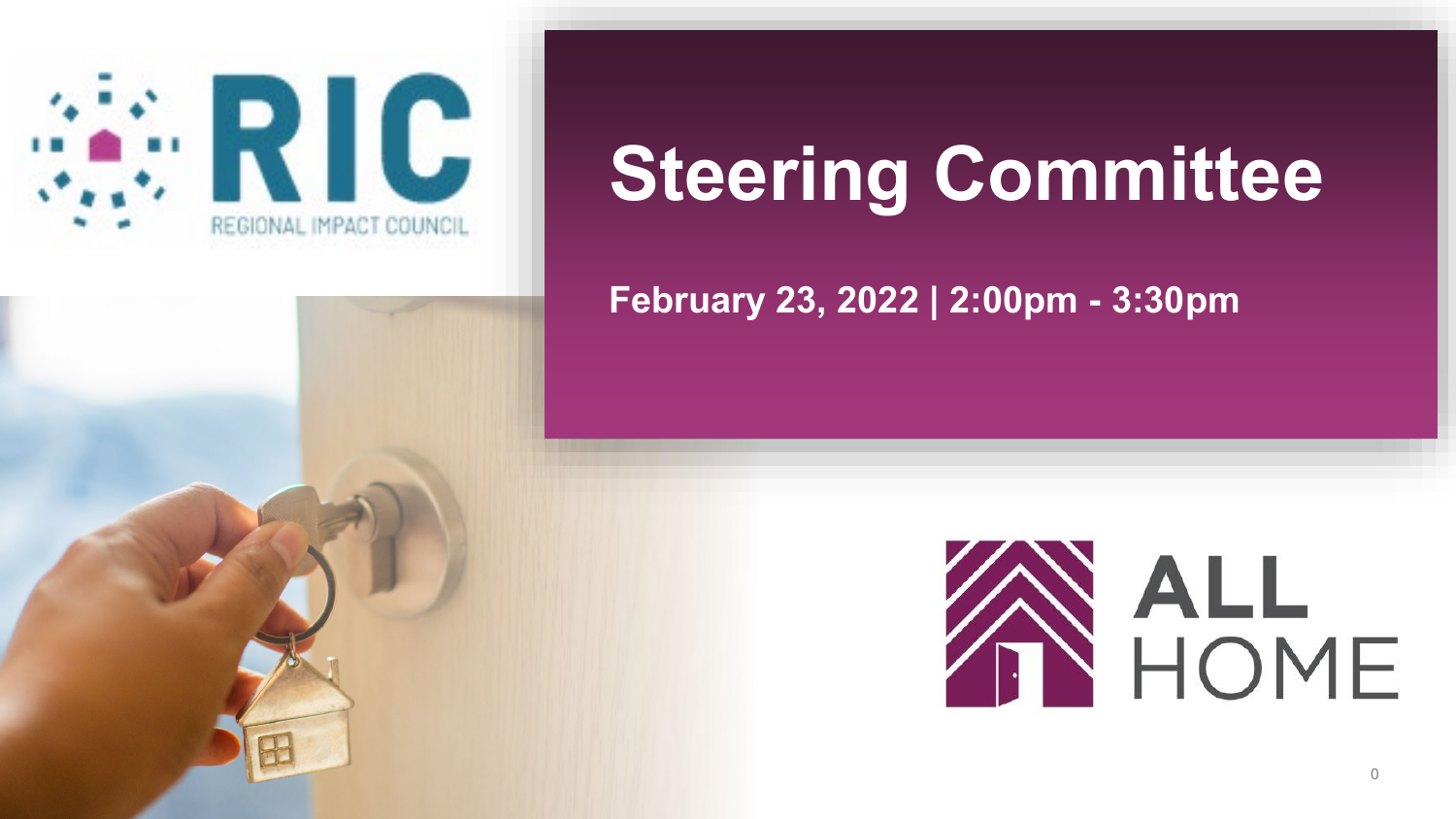#### **Objectives of today's Steering Committee Meeting**



Discuss challenges and opportunities to move forward in implementing the RAP



Review where we are in building the Platform for Change and get your feedback on some of the ideas to date

1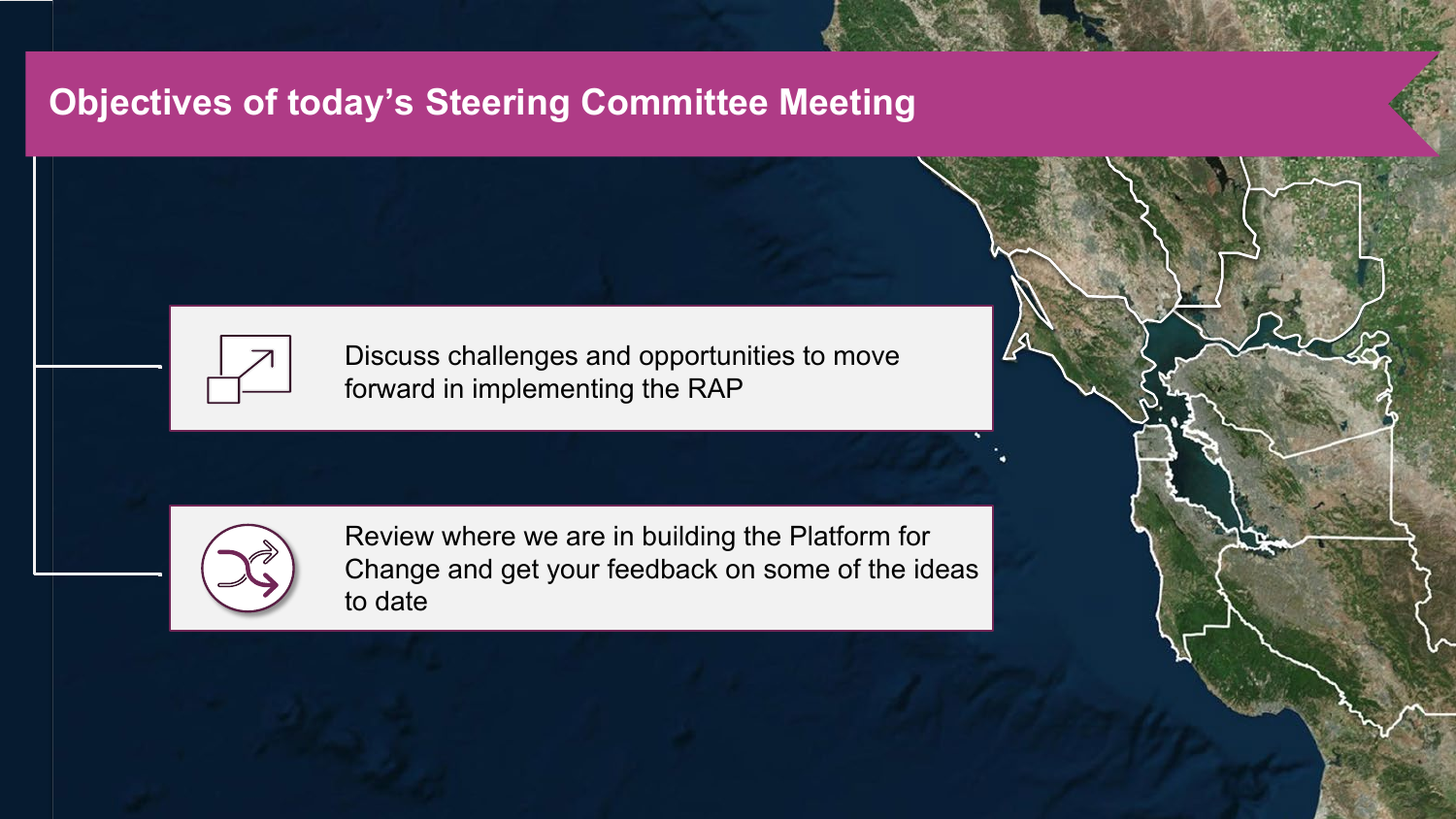

| Welcome                                                                                     | $02:00$ PM $-02:05$ PM  |
|---------------------------------------------------------------------------------------------|-------------------------|
| <b>Regional Action Plan</b><br>Progress to date & potential solutions<br>for implementation | $02:05$ PM $-02:15$ PM  |
| Hearing from you!                                                                           | $02:15$ PM $-03:00$ PM  |
| <b>Platform for Change</b>                                                                  |                         |
| Where we've been                                                                            | $03:00$ PM $- 03:20$ PM |
| Where we're headed                                                                          | $03:20$ PM $-03:25$ PM  |
| Close and next steps                                                                        | $03:25$ PM $-03:30$ PM  |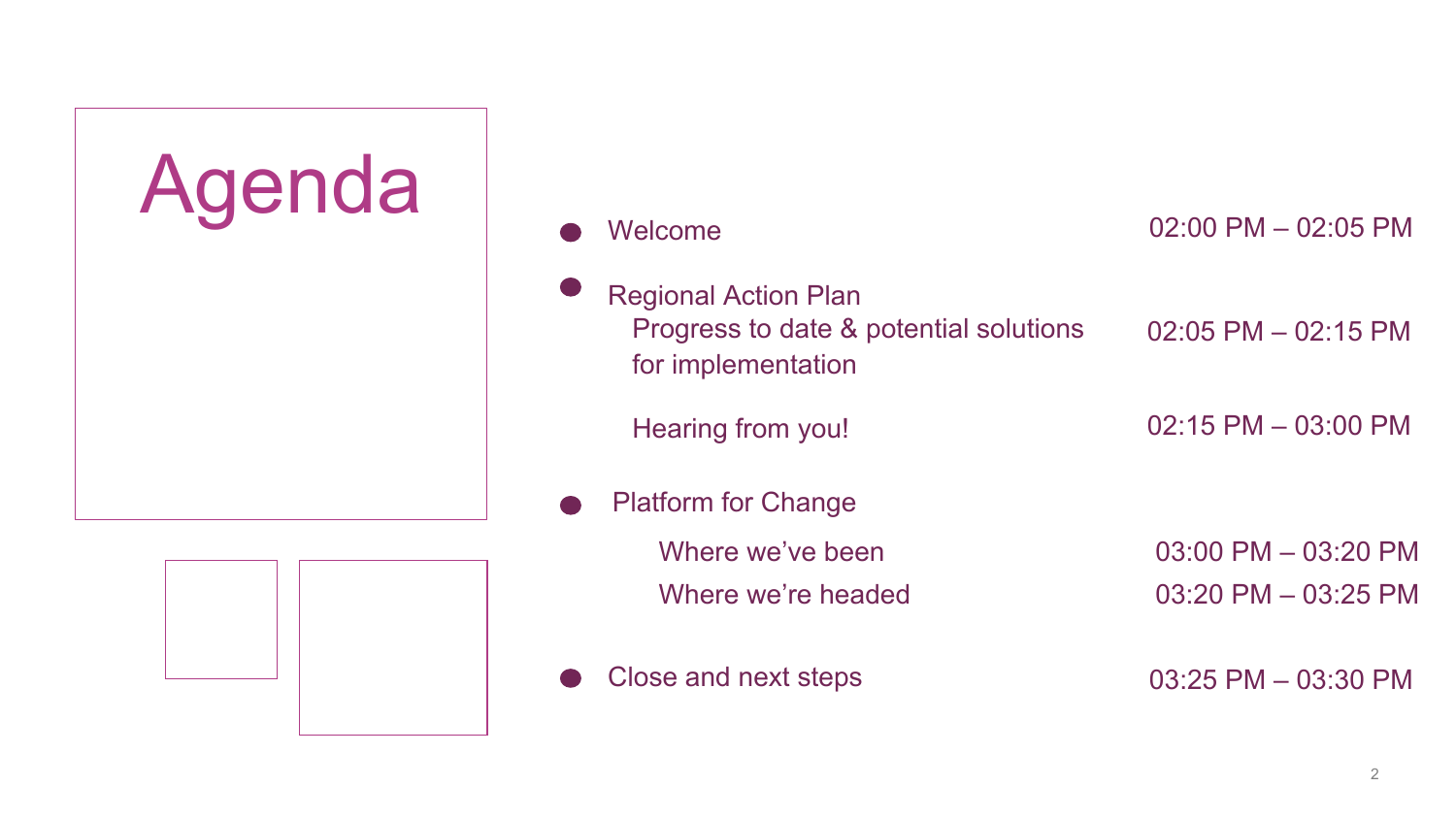#### **Regional Action Plan | 75% Reduction in unsheltered homelessness in three years**





- Engagement with jurisdictions across the region building collaborative partnerships and relationships
- Strengthening the Great Policy Solutions and 1-2-4 Action Teams to better identify strategies and tools
- Focusing advocacy efforts on many fronts: ie: housing investments, rental assistance, tenant support, expanding access to tax credit programs and more
- Identifying challenges and opportunities to implementation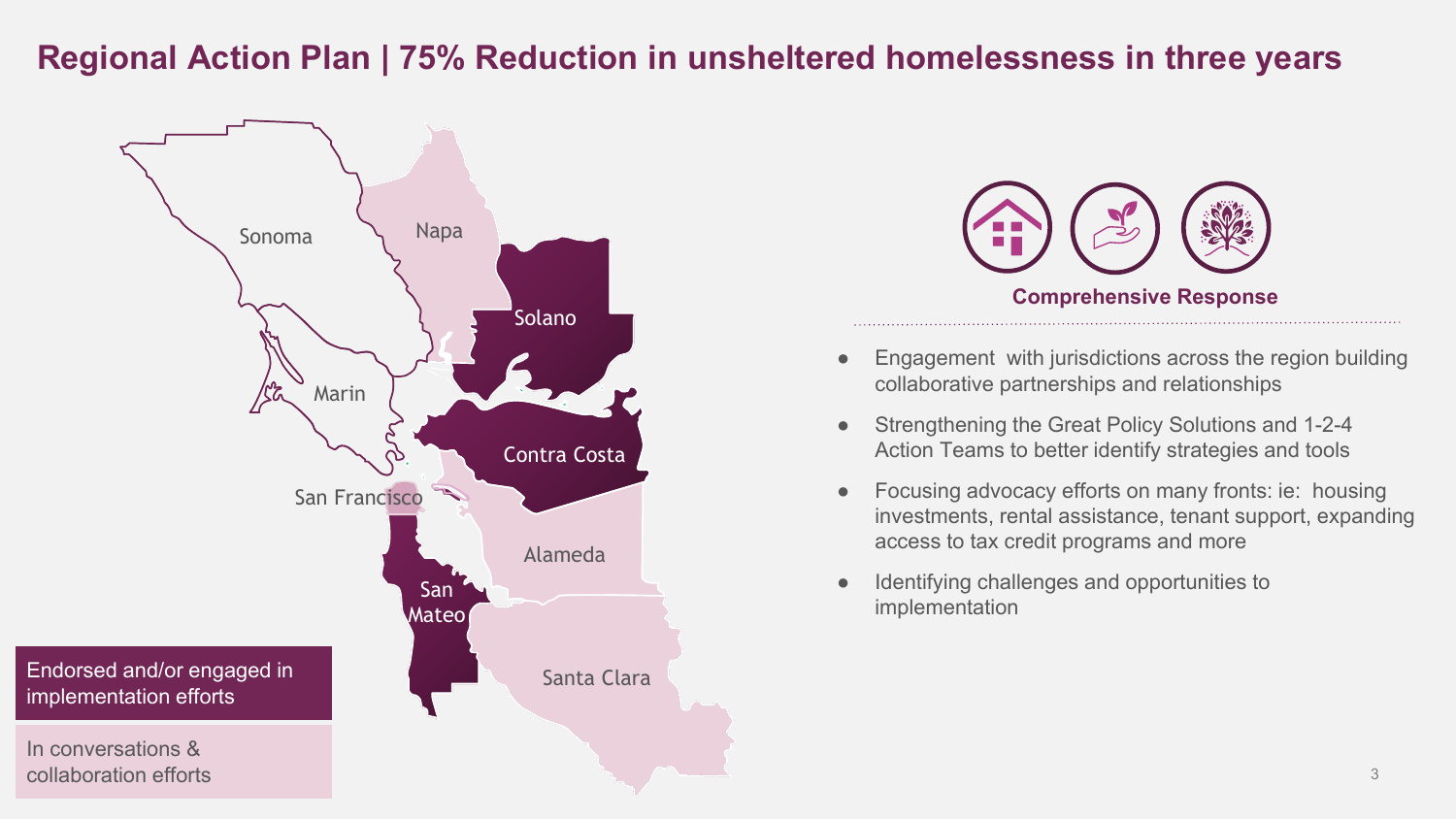#### **What we've heard**



#### **Funding gaps**

Lack of operations and service funding streams is the most significant barrier. This enables a continuation of the scarcity mindset pitting Interim vs. Permanent and setting up a fiscal cliff for affordable projects. .

# **Regional**

A need for more local level resources to address the challenges at the implementation level and a need to grow the RIC with more stakeholders.No clear understanding of where jurisdictions are in implementation



#### **communication Political Challenges**

Range of challenges from staffing limitations, interim housing models, lack of interjurisdictional and/or interdepartmental coordination in some cities/counties, investments in prevention solutions and a general growing crisis without visible solutions

|--|

#### **Taking control of the narrative**

Misunderstanding of the root causes of homelessness and relationship to mental, behavioral health and drug abuse hinders progress. NIMBY pushback is growing across the region and delaying necessary investments

### Opportunity **Opportunity**

Increase **communication** around collective and individual successes, bring more subject matter experts to the RIC for greater advocacy and knowledge sharing. Increase **accountability** in outcomes and processes by creating metrics to focus on all solutions

#### Strengthen **political and narrative**

**strategies** to understand systems level change needed and shift away from the common misunderstandings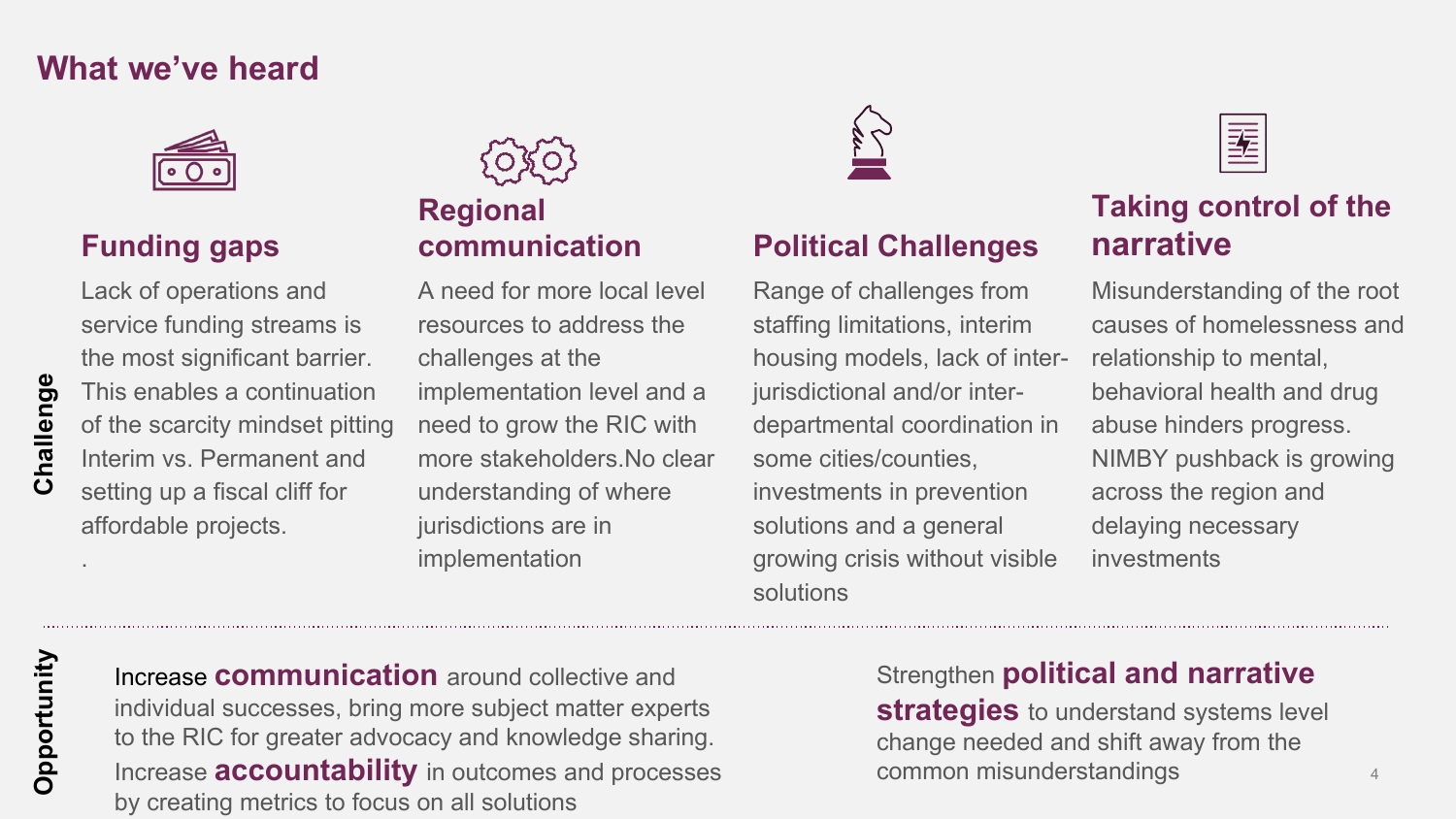**Potential Implementation Strategies** 



Utilize RAP 1 Year Launch Anniversary (April 2022) to kick-off accelerated Implementation Strategy

- Develop a RAP Toolkit for cities, counties and non-profits outlining best practices related to Interim Housing, Prevention and Permanent Solutions
- Strengthen existing RIC action teams to support jurisdiction specific needs for implementation and create coordinated advocacy strategies to identify and secure public, private and philanthropic funds to implement the Regional Action Plan
- Establish RAP Implementation Dashboard tracking progress to date relative to Targets for each County
- Develop a coordinated, compassionate approach to addressing mental and behavioral health with a related public education campaign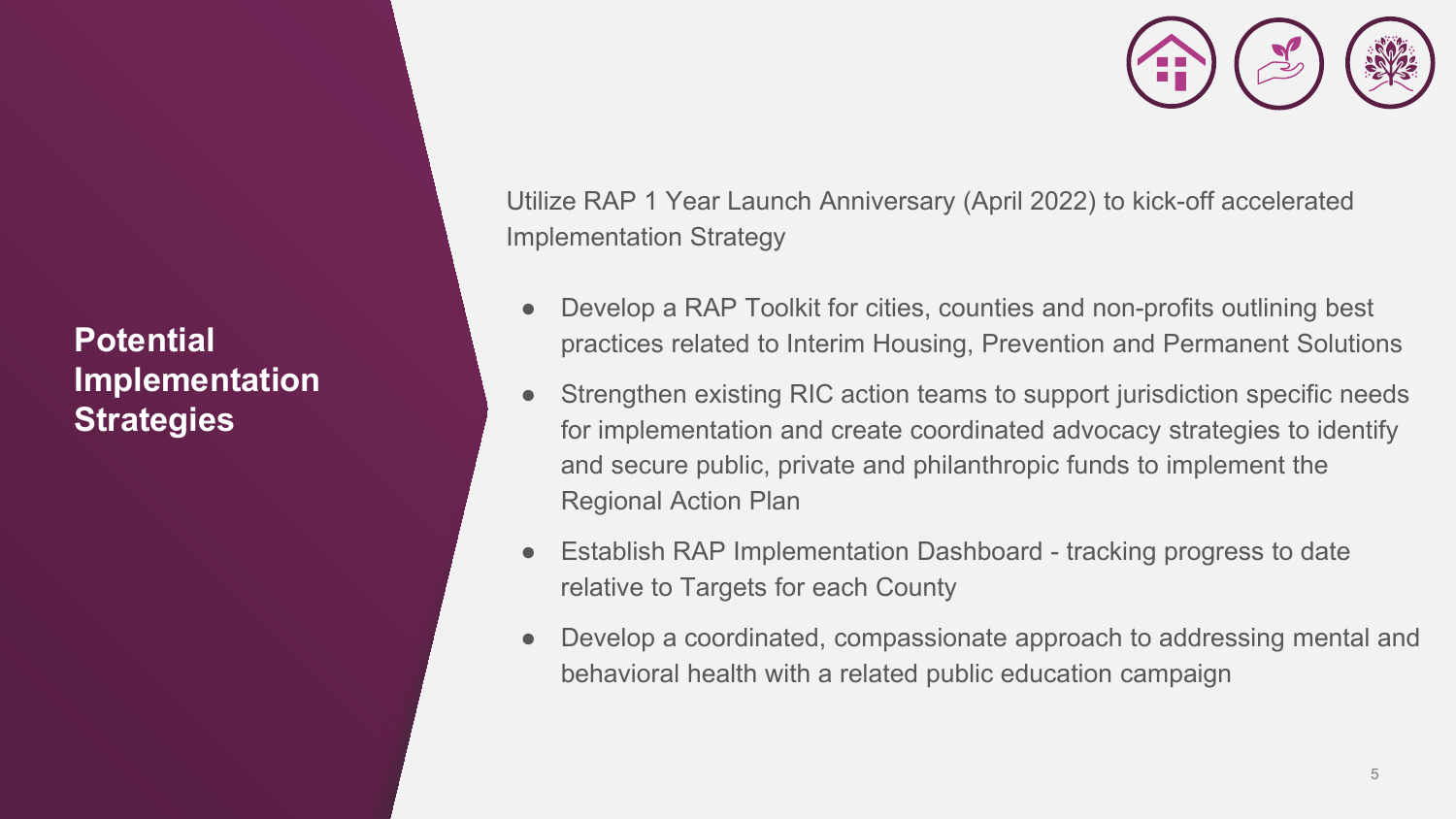### Hearing from you

Q1: What are the key barriers including both political and technical impediments that you see in achieving a 75% reduction in unsheltered homelessness?

Q2: What support does your jurisdiction or entity need from the RIC to reach the RAP goals?

Q3: Reactions and feedback to the potential implementation strategies and what else would you include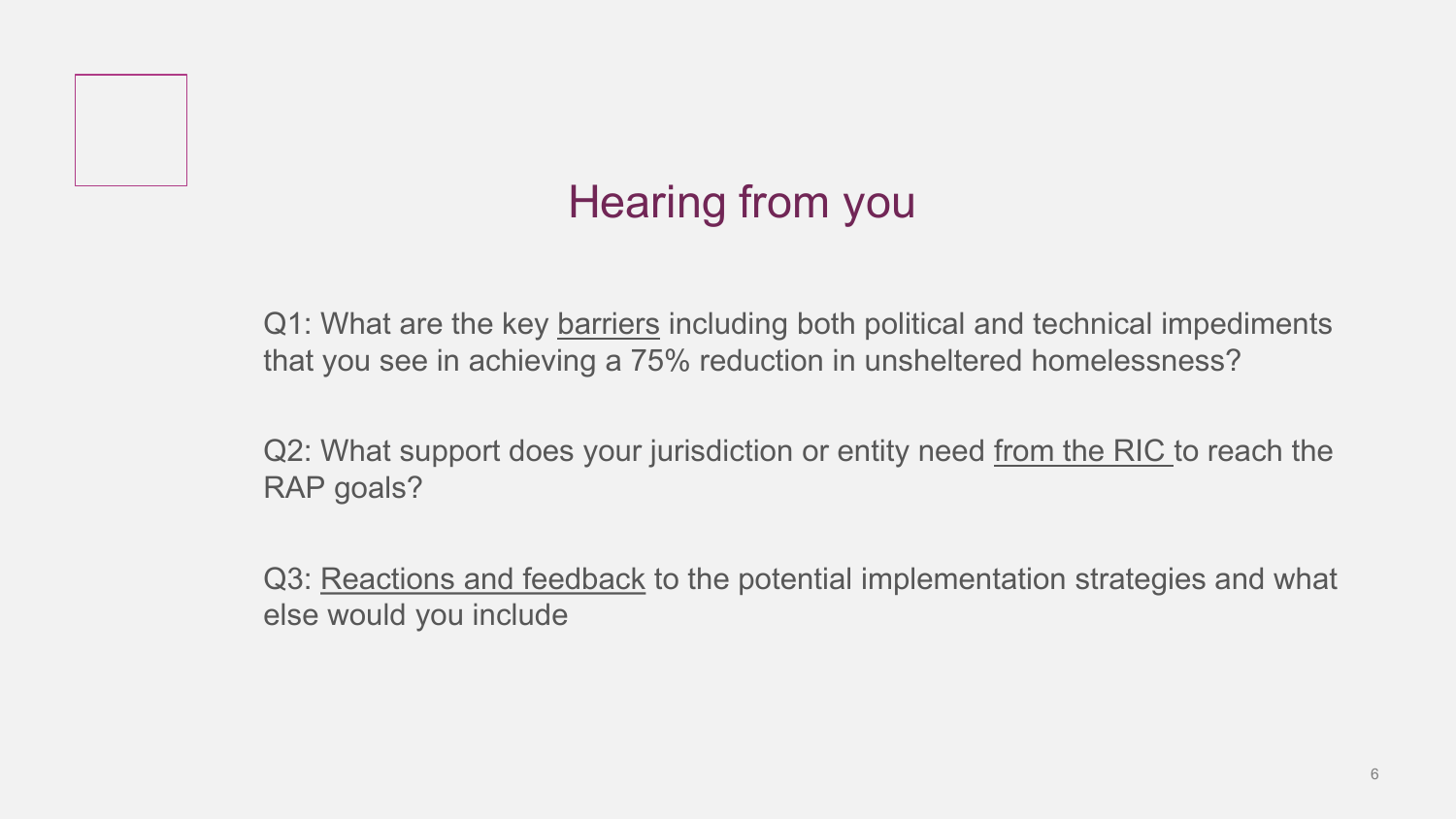

| Welcome                                                                                     | $02:00$ PM $-02:05$ PM                            |
|---------------------------------------------------------------------------------------------|---------------------------------------------------|
| <b>Regional Action Plan</b><br>Progress to date & potential solutions<br>for implementation | $02:05$ PM $- 02:15$ PM                           |
| Hearing from you!                                                                           | $02:15$ PM $- 03:00$ PM                           |
| <b>Platform for Change</b><br>Where we've been<br>Where we're headed                        | $03:00$ PM $- 03:20$ PM<br>$03:20$ PM $-03:25$ PM |
| Close and next steps                                                                        | $03:25$ PM $-03:30$ PM                            |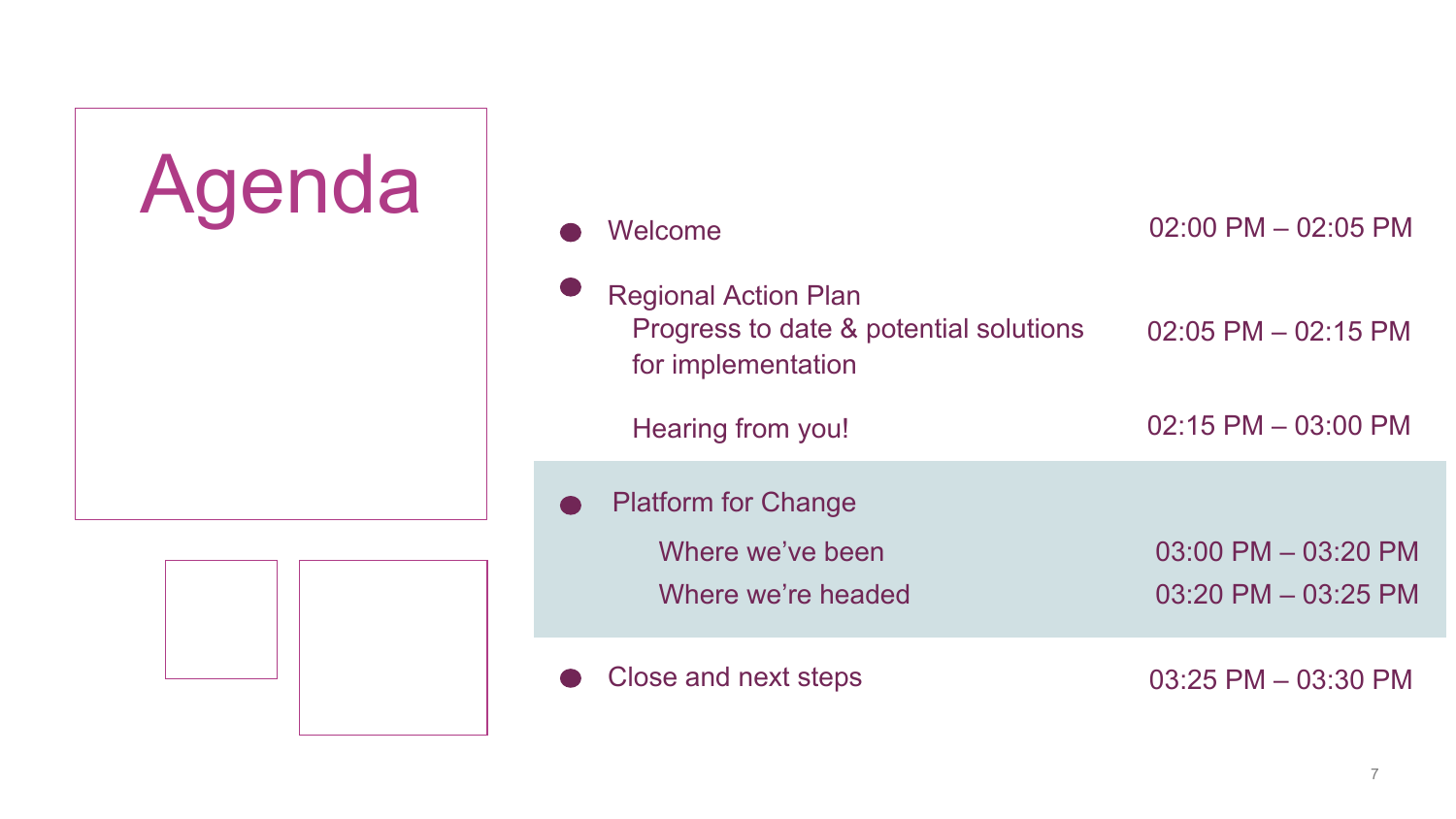#### Platform for Change | Framework



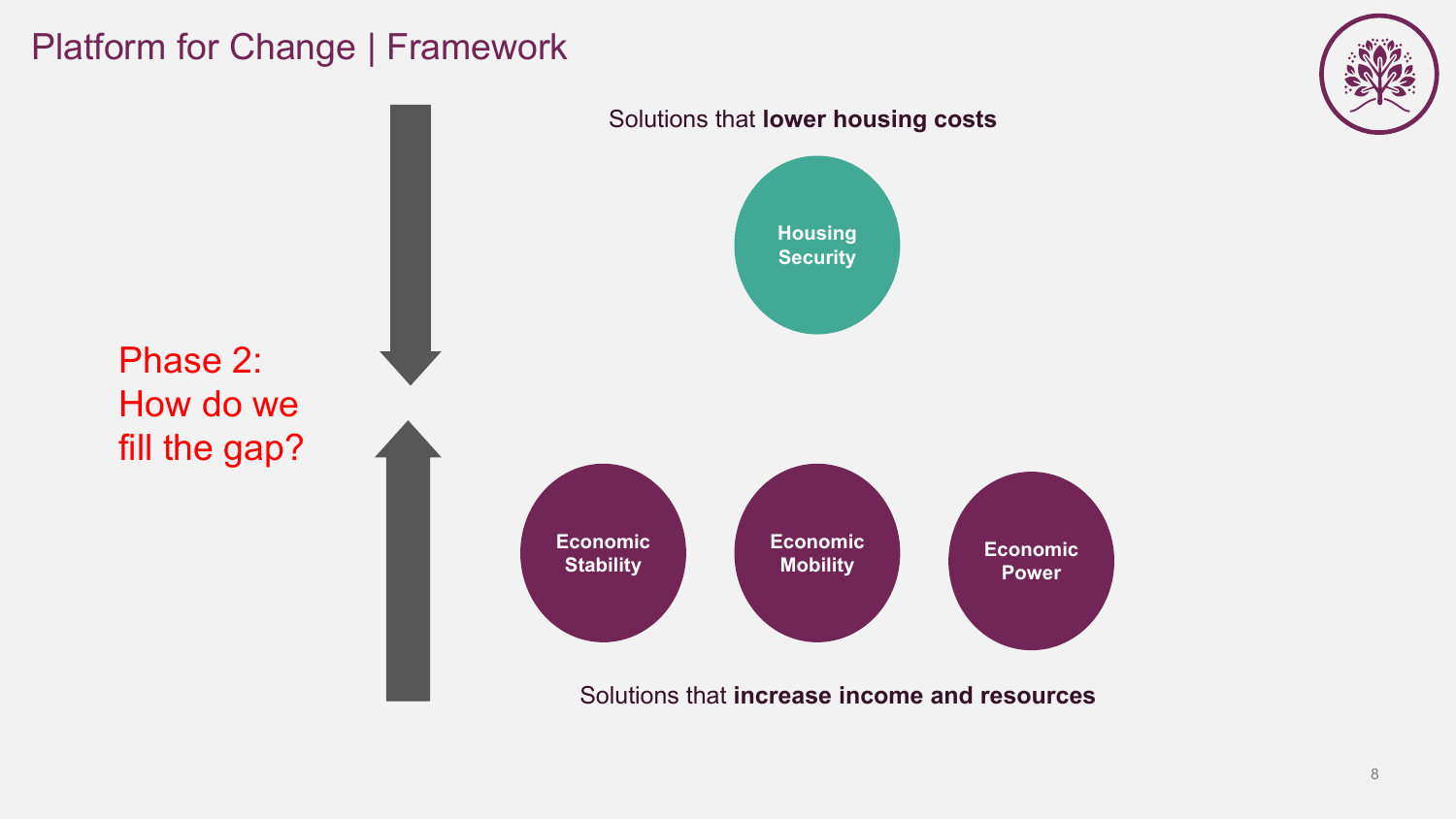#### **Phase 2: Housing Ideas Under Development**



#### **RHNA Implementation Tools**

*Funding, enforcement and technical assistance to successfully produce 110K Very Low Income (and below) housing units.*

#### What We've Heard

- Regional agencies have land, but need better links to vouchers/rent subsidy
- Enforcement tools (like SB 35) may spur mostly market-rate development; value-capture for affordable housing is needed
- Targets are ambitious and setting jurisdictions up for a very challenging cycle
- Ways to account for and incentivize preservation
- Look to cost-containment efforts (e.g. Oakland) and regional support to reduce local fees

#### **Homekey**

*Build on the success of Homekey, creating a permanent program to build ELI housing at scale.* 

#### What We've Heard

- Operating funds, location and cost of upgrades have all been challenges
- Consider flexibility on timelines in future to better support jurisdictions
- Staff capacity challenges
- Utilize budget surplus funds for infrastructure (housing) to avoid the Gann limit
- Organize around a big ask for longterm funding

#### **Housing Vouchers**

*Build coordination among Housing Authorities to support greater flexibility and creativity, including regional pooling of project-based vouchers.* 

#### What We've Heard

- State program that distributes PBV in smaller amounts
- Consider building a program with expanded eligibility and more flexibility on rent payments
- Tie vouchers directly to new affordable housing construction that could be fast-tracked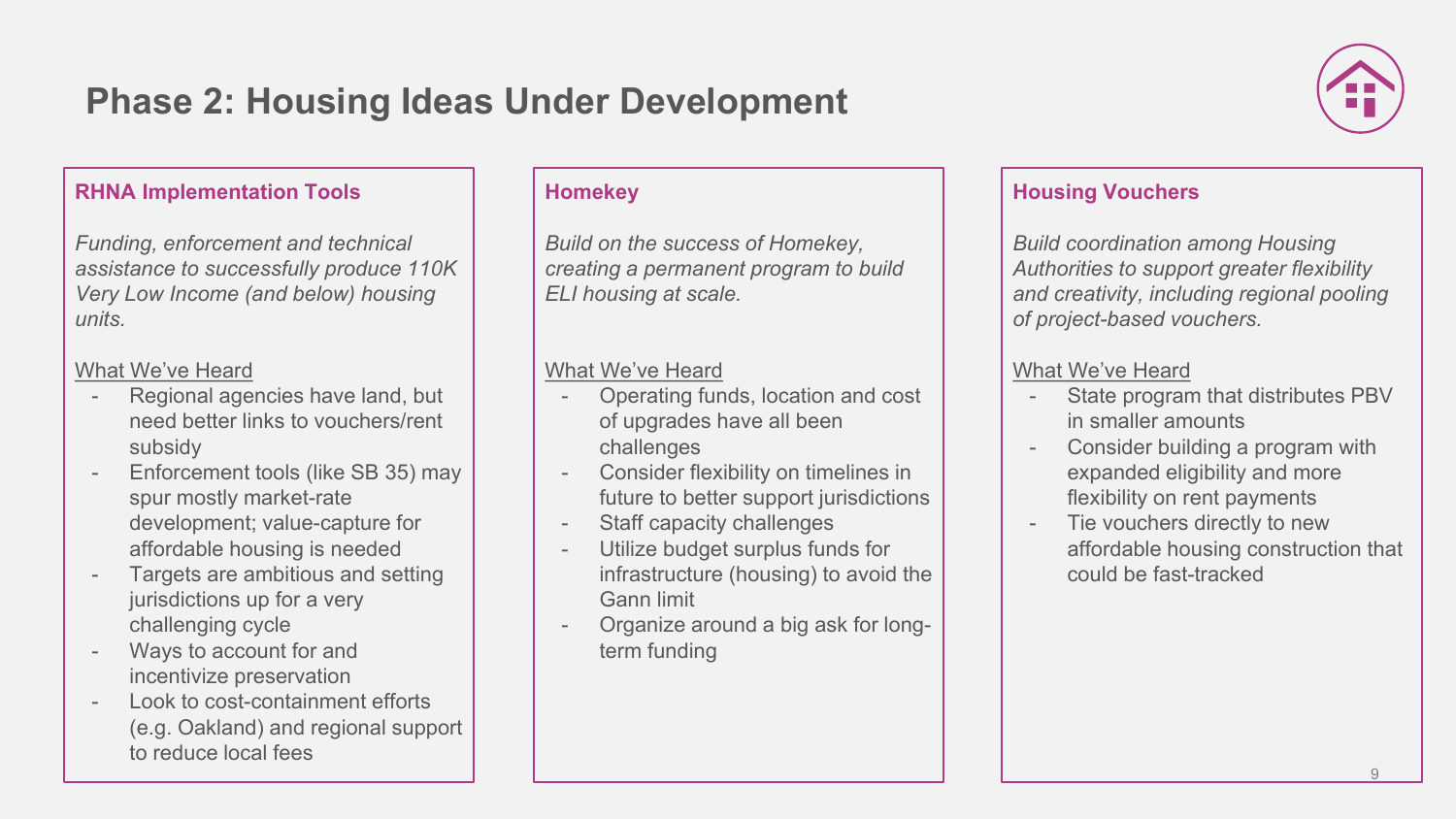#### **Phase 2: Income Ideas Under Development**



#### **Guaranteed Income**

*Pilot a regional guaranteed income or shallow subsidy program for ELI households.*

#### What We've Heard

- Need for "medium-term" rental support (more than 3 months, less than a voucher)
- Look to models like Vancouver
- Understand the benefits/drawbacks of GI versus rent subsidies at scale
- Consider how to integrate GI/recurring cash assistance a part of the existing safety net

#### **SSI Reform**

*Increase SSP payments and improve participation rates using local tools.*

#### What We've Heard

- Consider scaling Alameda county program: Revolving loan fund paired with SSI legal advocacy support

#### **Regional "Intermediary" Model for ELI Workforce Development**

*Create a regional workforce model designed to serve people exiting homelessness and those with multiple barriers to employment.*

#### What We've Heard

- Pair this work with wage increases
- Look into related local efforts (e.g San Mateo) and connect to business initiatives
- Pilot program with employers, philanthropy and technical assistance to support job pathways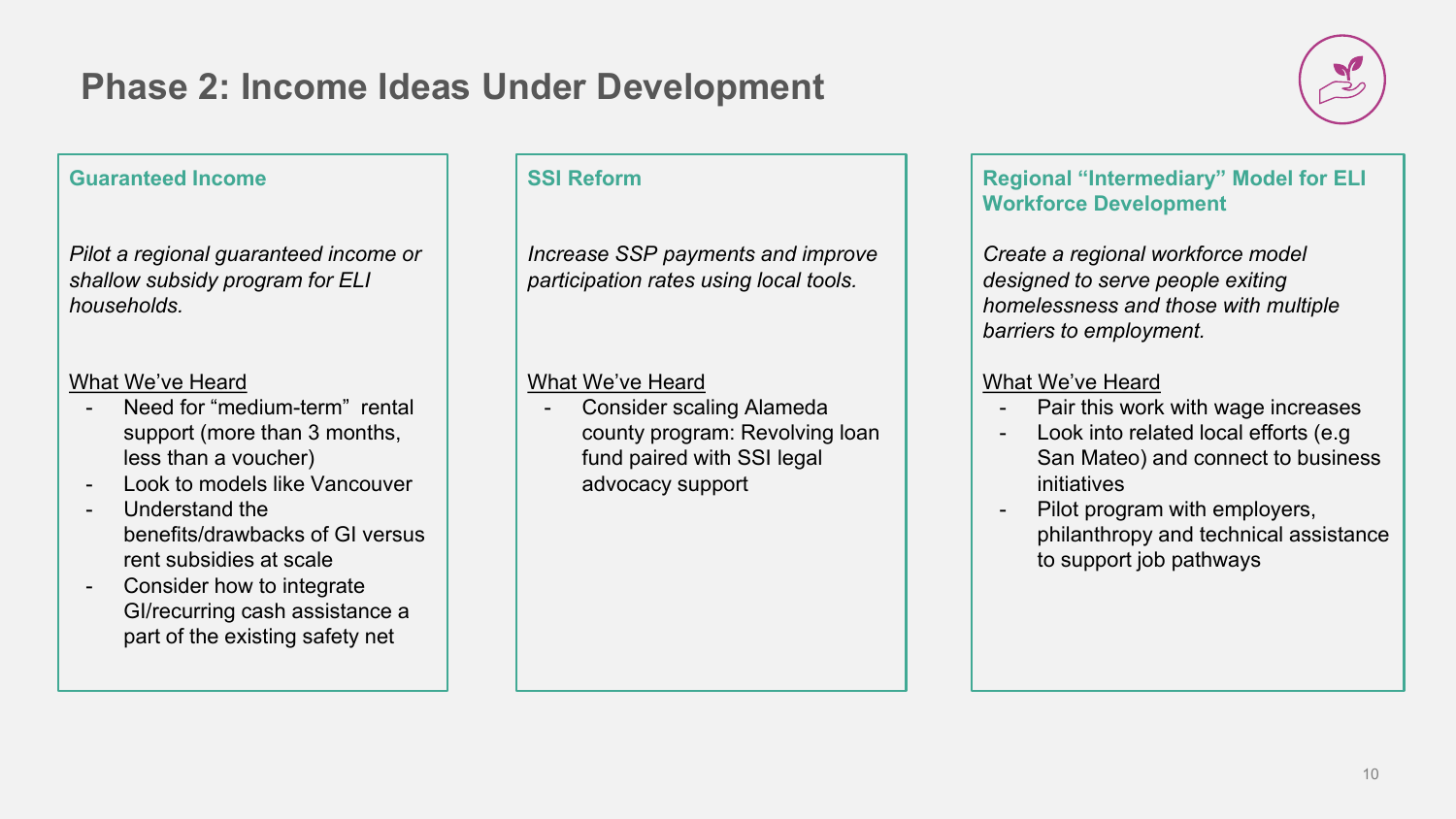#### **Phase 2: Work in Progress and To Come**



#### **Housing**

RHNA Implementation Homekey Housing Vouchers

#### Next Up

- Housing type innovations
- New homeownership models
- Local value-capture mechanisms
- CalAIM

#### **Income**

Guaranteed Income SSI Reform Intermediary Model

#### Next Up

- Regional minimum wage
- Benefits cliff
- Integrated benefits and automatic enrollment